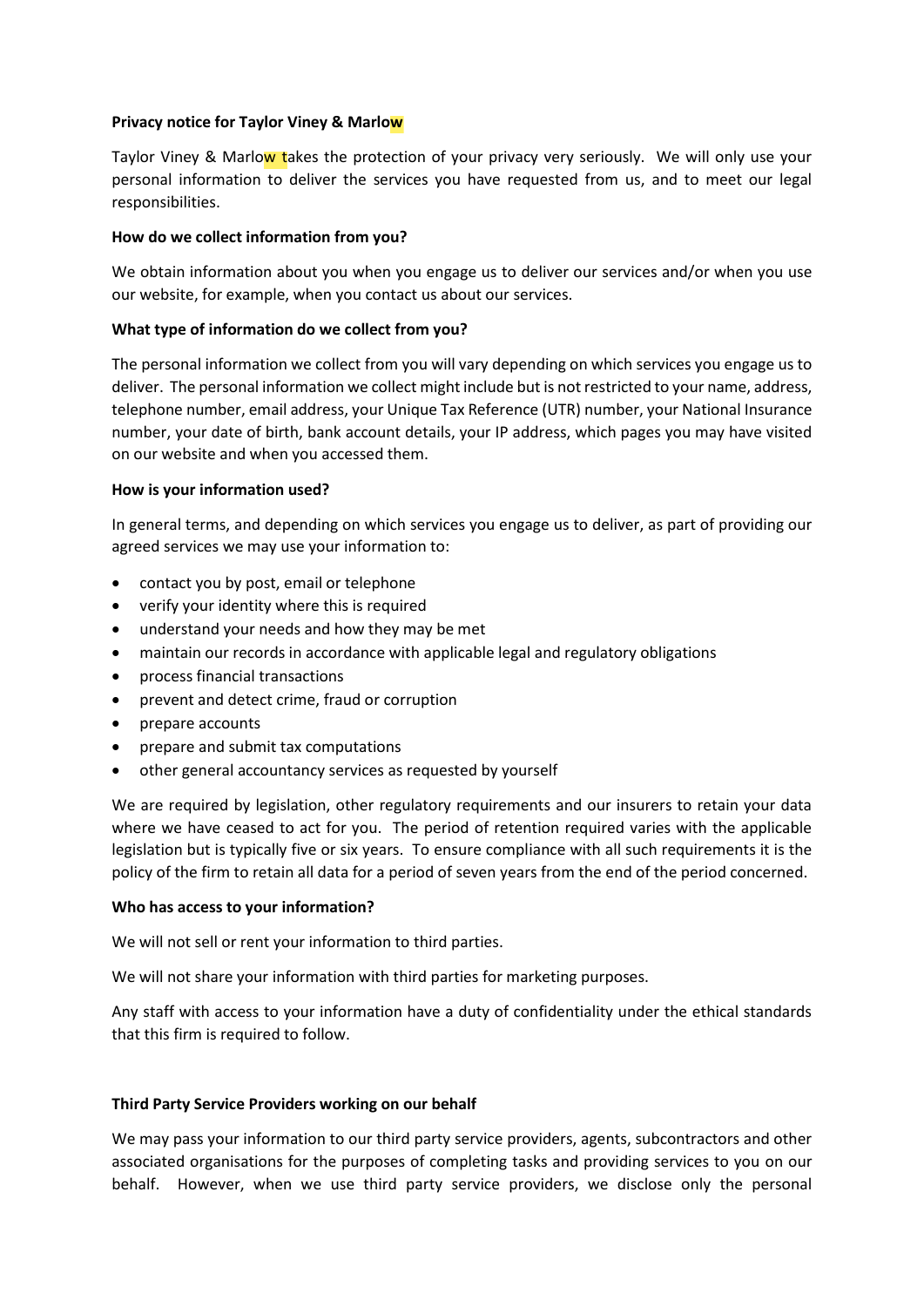information that is necessary to deliver the service and we have a contract in place that requires them to keep your information secure and not to use it for their own purposes.

Please be assured that we will not release your information to third parties unless you have requested that we do so, or we are required to do so by law, for example, by a court order or for the purposes of prevention and detection of crime, fraud or corruption.

# **How you can access and update your information**

Keeping your information up to date and accurate is important to us. We commit to regularly review and correct where necessary, the information that we hold about you. If any of your information changes, please email or write to us, or call us using the 'Contact information' noted below.

You have the right to ask for a copy of the information Taylor Viney & Marlow holds about you.

# **Security precautions in place to protect the loss, misuse or alteration of your information**

Whilst we strive to protect your personal information, we cannot guarantee the security of any information you transmit to us, and you do so at your own risk.

Once we receive your information, we make our best effort to ensure its security on our systems. Where we have given, or where you have chosen, a password which enables you to access information, you are responsible for keeping this password confidential. We ask you not to share your password with anyone.

Your data will usually be processed in our offices in the UK. We take the security of your data seriously and so all our systems have appropriate security in place that complies with all applicable legislative and regulatory requirements.

# **Your choices**

We may occasionally contact you by post / email / telephone with details of any changes in legal and regulatory requirements or other developments that may be relevant to your affairs and, where applicable, how we may assist you further. If you do not wish to receive such information from us, please let us know by contacting us as indicated under 'Contact information' below.

# **Your rights**

**Access to your information:** You have the right to request a copy of the personal information about you that we hold.

**Correcting your information:** We want to make sure that your personal information is accurate, complete and up to date and you may ask us to correct any personal information about you that you believe does not meet these standards.

**Deletion of your information**: You have the right to ask us to delete personal information about you where:

- you consider that we no longer require the information for the purposes for which it was obtained
- you have validly objected to our use of your personal information see 'Objecting to how we may use your information' below
- our use of your personal information is contrary to law or our other legal obligations
- [we are using your information with your consent and you have withdrawn your consent see 'withdrawing consent to use your information' below].